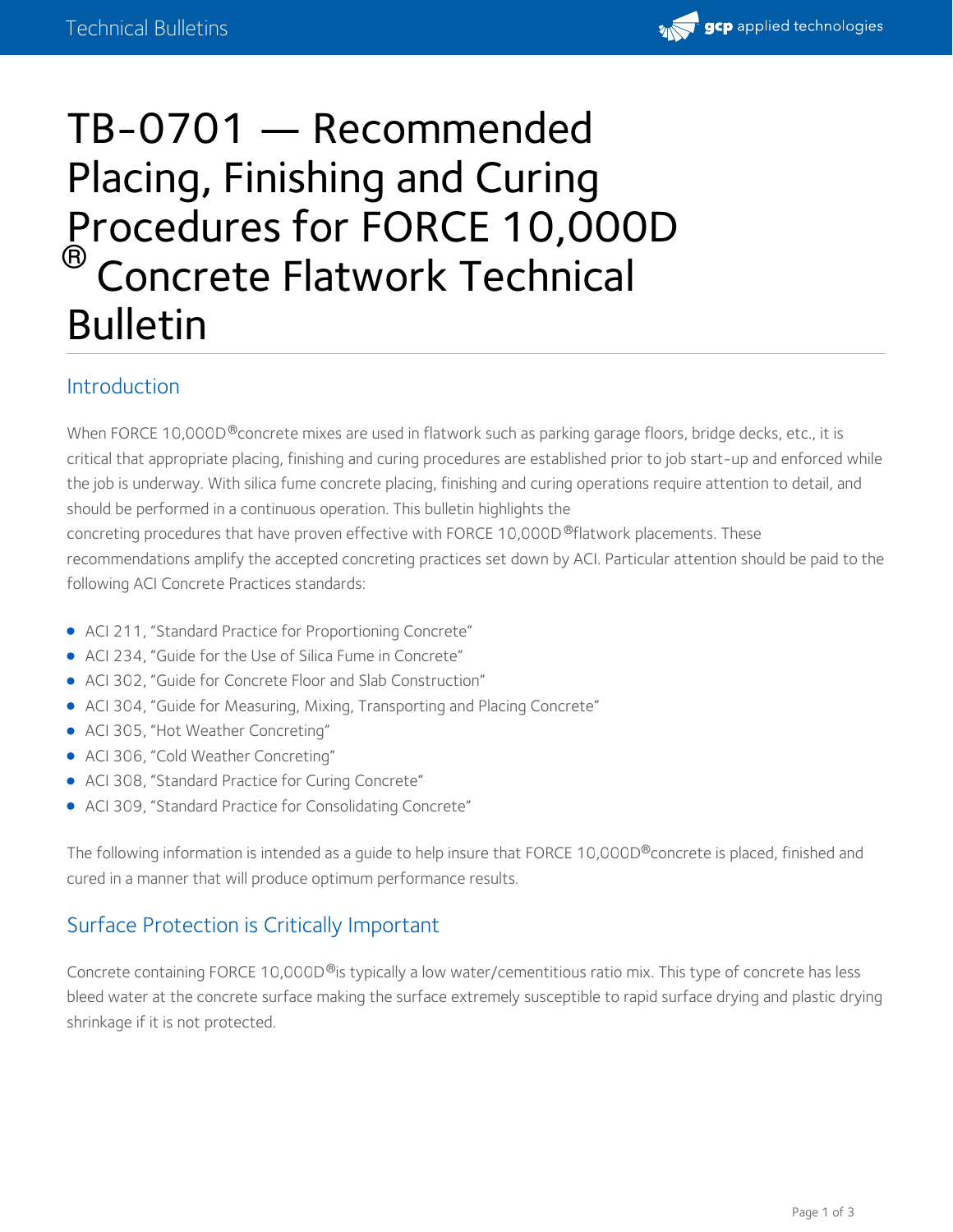

- Rapid Surface Drying—The surface concrete dries out and hardens faster than the underlying concrete. This differential setting impairs finishing operations. To prevent rapid surface drying and plastic-shrinkage cracking, surface protection techniques described in ACI 234, ACI 302, ACI 305 and ACI 306 must be reviewed.
- Plastic-Shrinkage Cracking—Water evaporates from the surface after the concrete is placed. Tensile forces develop within the paste as a result of the volume reduction. Eventually the tensile forces exceed the tensile strength of the paste and surface cracks develop.

The following ACI recommend procedures are particularly helpful during finishing operations:

- <code>Fog/Mist—Due</code> to the low amount of bleed water in <code>FORCE</code> 10,000D® concrete, fog misting after placement but before other curing methods are used is strongly encouraged to reduce plastic-shrinkage cracks. A properly used fog or misting spray maintains the air above the slab at 100% relative humidity and provides the most effective surface protection available. Misting should continue throughout the finishing operations, but avoid over-wetting the concrete surface, which may impair the quality of the surface.
- Evaporative Surface Retardant—The application of a fog or mist spray may be supplemented and, in some circumstances, replaced with an evaporative surface retardant. These are designed to provide sacrificial evaporation so that surface moisture does not dissipate. They are not intended to be used as an alternative to sprinkling water on the surface as a finishing aid. Ensure that manufacturer's recommendations are closely followed.
- Windbreaks—Windy conditions during placement and finishing increase the evaporation of surface moisture from the concrete. An increase in wind speed from 0 to 16 km/hr (0 to 10 mph) will quadruple the rate of evaporation. A windbreak will always be helpful when placing silica fume concrete, and on some days be absolutely necessary.

#### Placement

- Placement Devices—Placement devices that work for conventional concrete are also suitable for FORCE 10,000D® concrete. FORCE 10,000D® concrete mixes can be pumped, bucketed, tremied, etc.
- ${\sf Slump\,\,Adjustment—FORCE\,}$  10,000D $^\circledR$  concrete is more cohesive than conventional concrete, therefore, it is typically placed at a slump 25 mm to 50 mm (1 in. to 2 in.) higher than the slump of a conventional mix used in a similar placement. Use a superplasticizer such as ADVA® or DARACEM® to make slump adjustments. Re-dosing at the job site with a superplasticizer is acceptable.
- Consolidation—FORCE 10,000D® concrete likes vibration. Proper consolidation through vibration is required even though the concrete is usually placed at a slump of 150 mm (6 in.) or greater. While ACI 302 recommends against using a vibratory screed on concrete with a slump greater than 75 mm (3 in.), field experience has shown that for silica fume placements of 85 mm (3.5 in.) in depth or less, a vibratory screed provides sufficient consolidation without impairing the surface quality. For placements of increased depth, internal vibration is required to ensure proper consolidation, particularly if rebar is present.

### Finishing

A general approach to finishing FORCE 10,000D®concrete is to under finish the surface.  $\,$